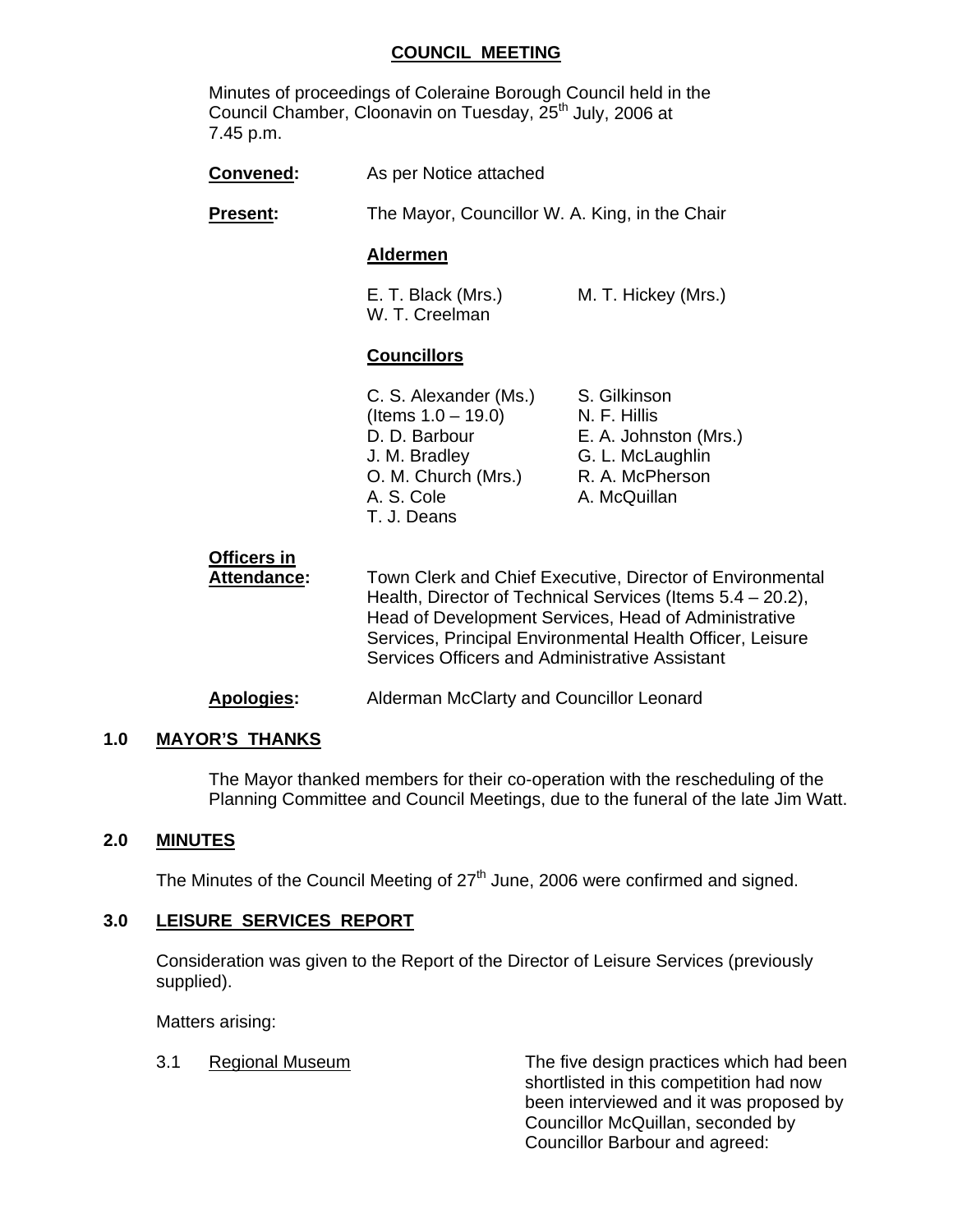That Council endorse the recommendation of the Museums Working Group, supported by the RIBA, to appoint O'Donnell and Tuomey (Dublin) as lead Architects for the project.

 Thanks were extended to the Museums Officer and representatives from RIBA for their work on this project.

Members noted that the Education and Library Board would now be expected to formalize its participation in this project.

### 3.2 Garvagh Sports Hall - Naming In response to a member's query, it was agreed that this item be considered at a future meeting of the Leisure and Environment Committee.

# **4.0 DEVELOPMENT SERVICES REPORT**

Consideration was given to the Report of the Head of Development Services (previously supplied).

Matters arising:

4.1 Tender for Good Relations Strategy Six tenders had been received and

scored for this project viz:

| Company                   | <b>Ranking based</b><br>on scoring | Price (jnc.<br><b>VAT)</b> | Price (ex.<br>VAT) |
|---------------------------|------------------------------------|----------------------------|--------------------|
| <b>Rubicon Consulting</b> | ⊿st                                | £11,045.00                 | £9,112.25          |
| Hollywell                 | 2 <sub>nd</sub>                    | £11,430.00                 | £9,429.75          |
| Consultancy               |                                    |                            |                    |
| Vision Management         | 3 <sup>rd</sup>                    | £11,696.00                 | £9,649.20          |
| <b>Services</b>           |                                    |                            |                    |
| <b>Red Hat Consulting</b> | $4^{\text{th}}$                    | £11,911.56                 | £9,827.03          |
| <b>Derrick Matthews</b>   | $5^{\text{th}}$                    | £10,800.00                 | £8,910.00          |
| Associates                |                                    |                            |                    |
| <b>HRD Consulting</b>     | 6 <sup>th</sup>                    | £10,375.00 (not            | £10,375.00         |
|                           |                                    | VAT registered)            |                    |

Recommended:

 That Rubicon Consulting, Belfast be appointed to carry out the work.

4.2 Trade Development Programme: Five tenders had been received for this<br>
"Think BIG...Think Trade" project; a recommendation would be

project; a recommendation would be brought to Council in due course.

Noted.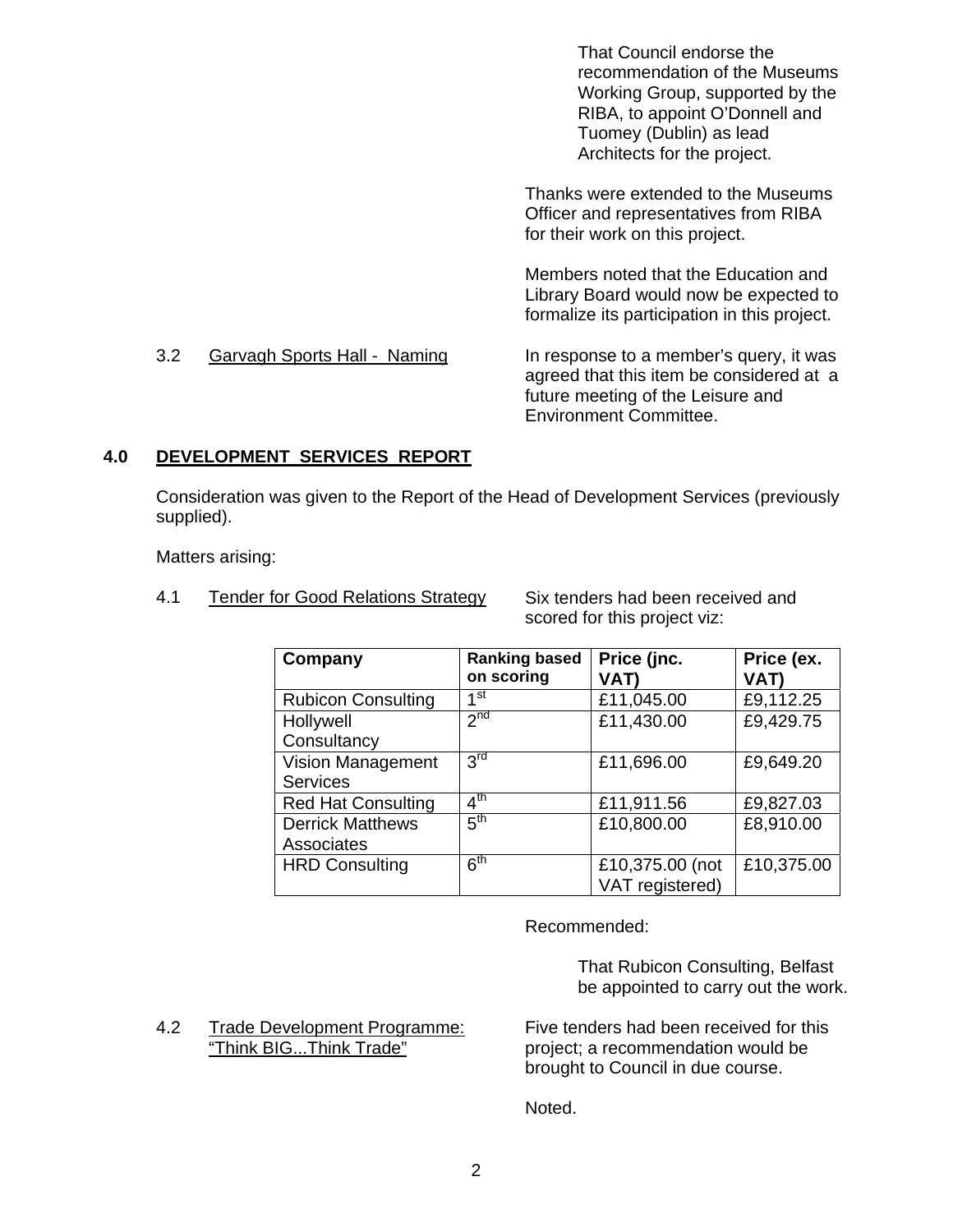- 4.3 Expressions of Interest for Metropole Members noted information on this<br>Park and Recreation Grounds, the propic, as contained in the report. Portrush
- 4.4 Ulster Military Vehicle Club Annual Consideration was given to a request for

topic, as contained in the report.

Show support from the Ulster Military Vehicle Club and it was proposed by Councillor McQuillan, seconded by Councillor McPherson and agreed:

> That Council contribute the use of the field on the Coast Road at Portstewart, subject to appropriate insurance cover, along with £1,000 deficit funding.

 A reference made to Council further promoting this event in 2007 was noted by the Head of Development Services.

 4.5 Fern Festival 2006 Consideration was given to a request for additional assistance from the organisers of the Fern Festival and it was agreed:

> That Council contribute a further £410 to help cover costs associated with the Festival.

4.6 Multimedia Citizenship - A Proposal Consideration was given to information  $16<sup>th</sup> - 20<sup>th</sup>$  October, 2006.

to Engage in Local Democracy Week on this event which would take place on

 Any members interested in attending were asked to contact the Community Development Manager.

# **5.0 TECHNICAL SERVICES REPORT**

 Consideration was given to the Report of the Director of Technical Services (previously supplied).

Matters arising:

| 5.1 | Cloonavin - Natural Gas Conversion | Consideration was given to information<br>on this topic, as contained in the report.                                                                                                     |
|-----|------------------------------------|------------------------------------------------------------------------------------------------------------------------------------------------------------------------------------------|
|     |                                    | Options put forward by Firmus Energy for<br>supply of gas to Cloonavin were<br>discussed and it was proposed by<br>Councillor McPherson, seconded by<br>Alderman Mrs. Hickey and agreed: |
|     |                                    | That Council accept the two vear                                                                                                                                                         |

Council accept the two year option offered by Firmus Energy.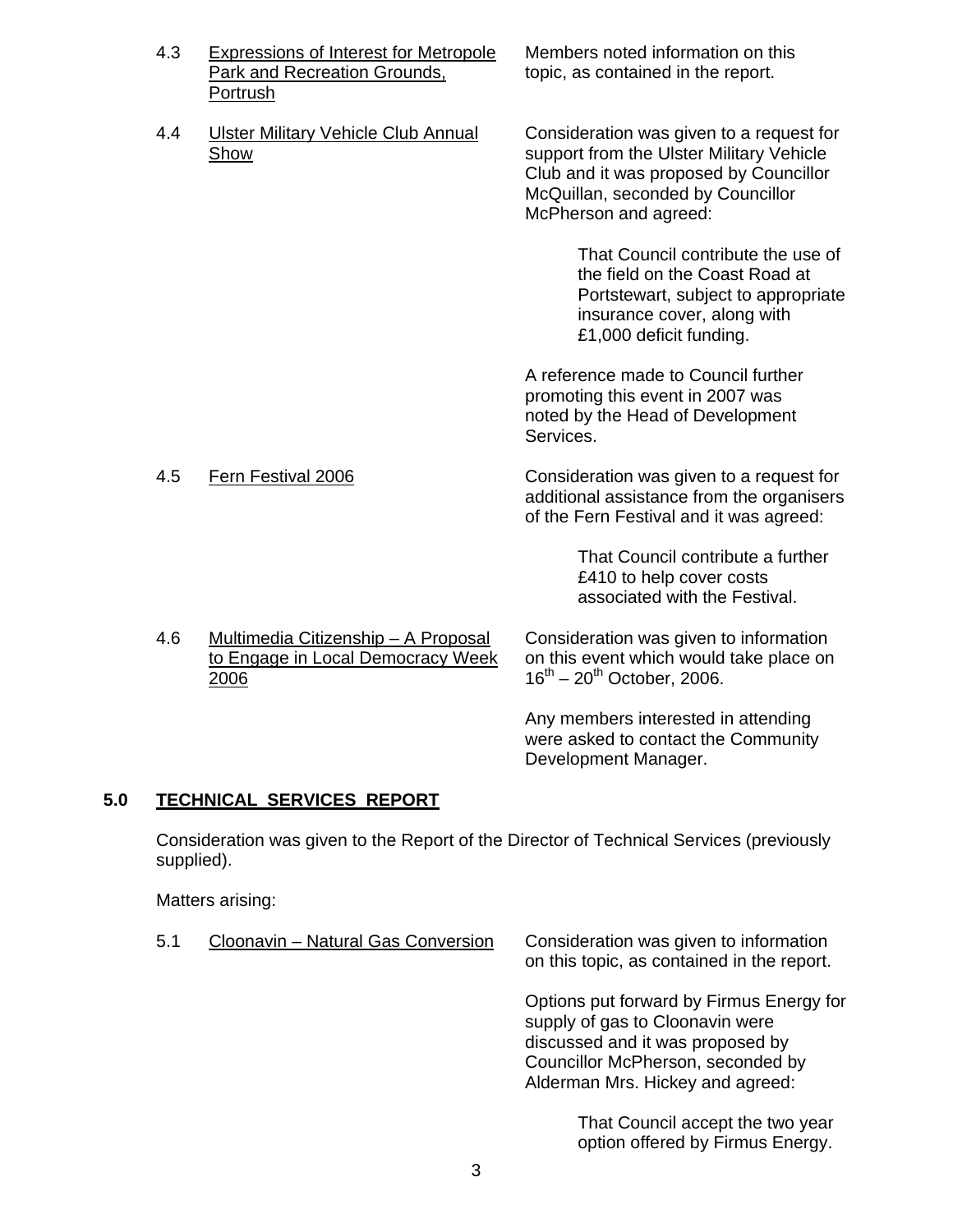A request by Councillor Ms. Alexander that the possibility of installing solar panels in the building be explored, was noted by the Director of Technical Services.

5.2 Ballymoney Borough Council – Waste It was proposed by Councillor Disposal Tender McPherson, seconded by Councillor Mrs. Johnston and agreed:

> That Council submit a tender to Ballymoney Borough Council for the acceptance of waste for a two and a half year period from 1<sup>st</sup> November, 2006.

5.3 Surveillance Cameras Members noted that the cost of surveillance equipment to address the problem of flytipping in the Borough had been estimated at £3,000 per unit and, following discussion, it was agreed:

> That Council approve the purchase of four units for use within the Technical Services and Environmental Health Departments.

5.4 DRD Roads Service – Disabled Council endorsed the proposal by Roads

Parking Bay **Service to provide a disabled parking bay** Service to provide a disabled parking bay adjacent to 30 Nursery Avenue, Coleraine for the use of residents of the property.

 5.5 Entertainments Licence An application for the grant of an Garvagh Sports & Social Entertainments Licence had been Club, 95 Main Street, The Club, 85 Main Street, Received from Mr. B. Smyth.

Agreed:

That an Entertainments Licence be granted subject to satisfactory completion of fire safety works and compliance with any other requirements of Council's Licensing Department.

# **6.0 ENIVRONMENTAL HEALTH REPORT**

Garvagh

 It was agreed that the Report of the Director of Environmental Health be heard 'In Committee' at the end of the meeting.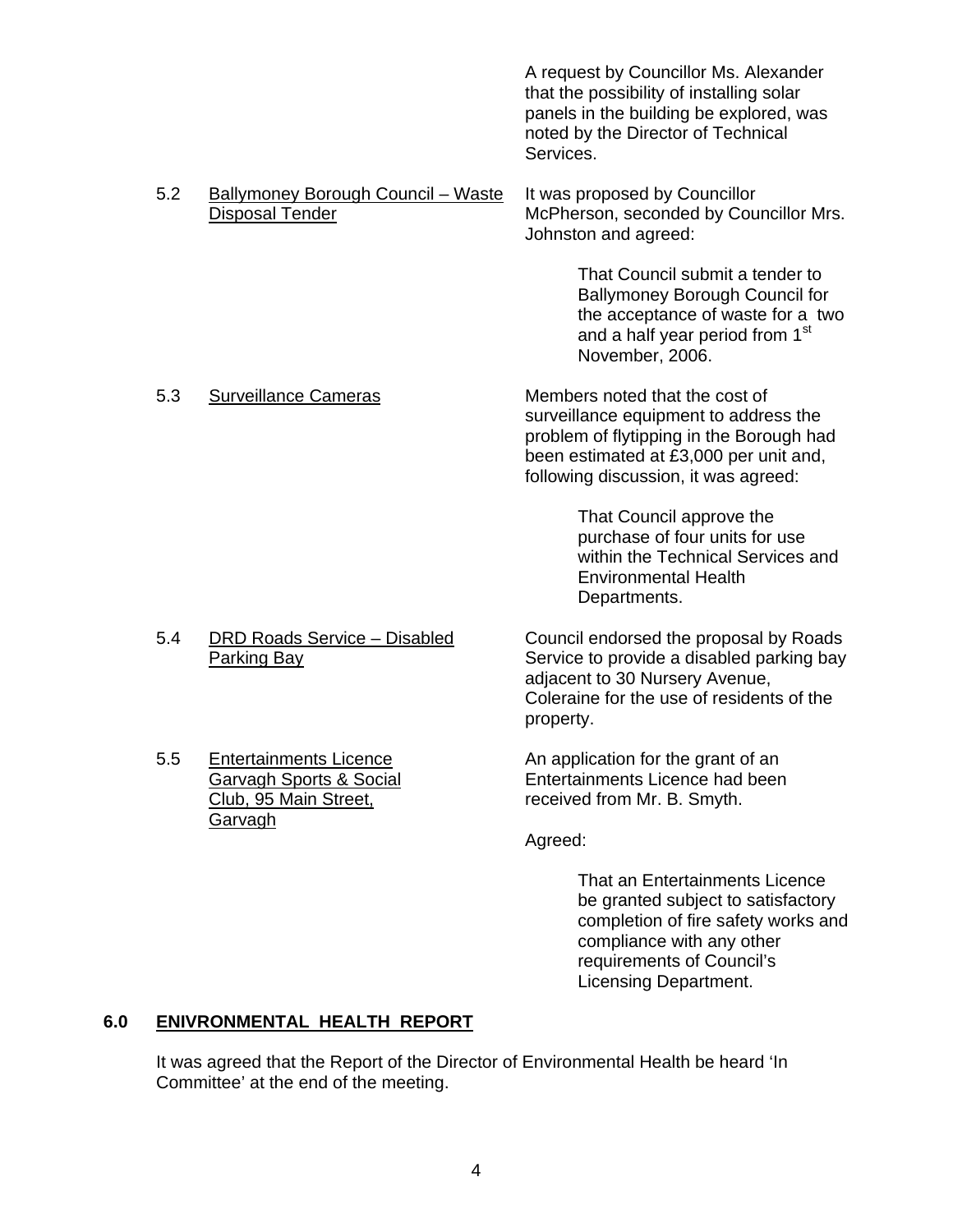## **7.0 LAND AND PROPERTY**

 Consideration was given to the Report of the Head of Administrative Services on land and property (previously supplied).

Matters arising:

7.1 The Hermit's Cottage. The Members noted information on the

93 Ballyreagh Road, Portrush landscaping of the area around the Hermit's Cottage by the owner of the property. Much of the landscaping was being carried out on Council land, contrary to Council's instruction in 2005 that Council land around the edges of the building site at this property should be returned to its natural appearance.

> The Head of Administrative Services expressed concern that Council owned land at this location could, over a period of time, come to be regarded as private ground if the landscaping went unchallenged.

During the period of discussion which ensued, the principle of not condoning encroachment on Council land was endorsed.

It was then proposed by Councillor Bradley, seconded by Alderman Mrs. Black and agreed:

> That Council support the Head of Administrative Services in proactively addressing this landscaping encroachment onto Council land.

# **8.0 WATER REFORM NORTHERN IRELAND**

Members noted the contents of the following documents (previously supplied).

- (a) Proposal for a Draft Water and Sewerage Services (Northern Ireland) Order 2006 Explanatory Memorandum.
- (b) Consultation on the Charges for Connections to the Water and Sewerage Networks.

#### **9.0 DEPARTMENT FOR REGIONAL DEVELOPMENT - ALL IRELAND FREE TRAVEL SCHEME FOR OLDER PEOPLE - CONSULTATION DOCUMENT**

Members noted that this consultation document would be tabled for consideration at the August meeting of Council.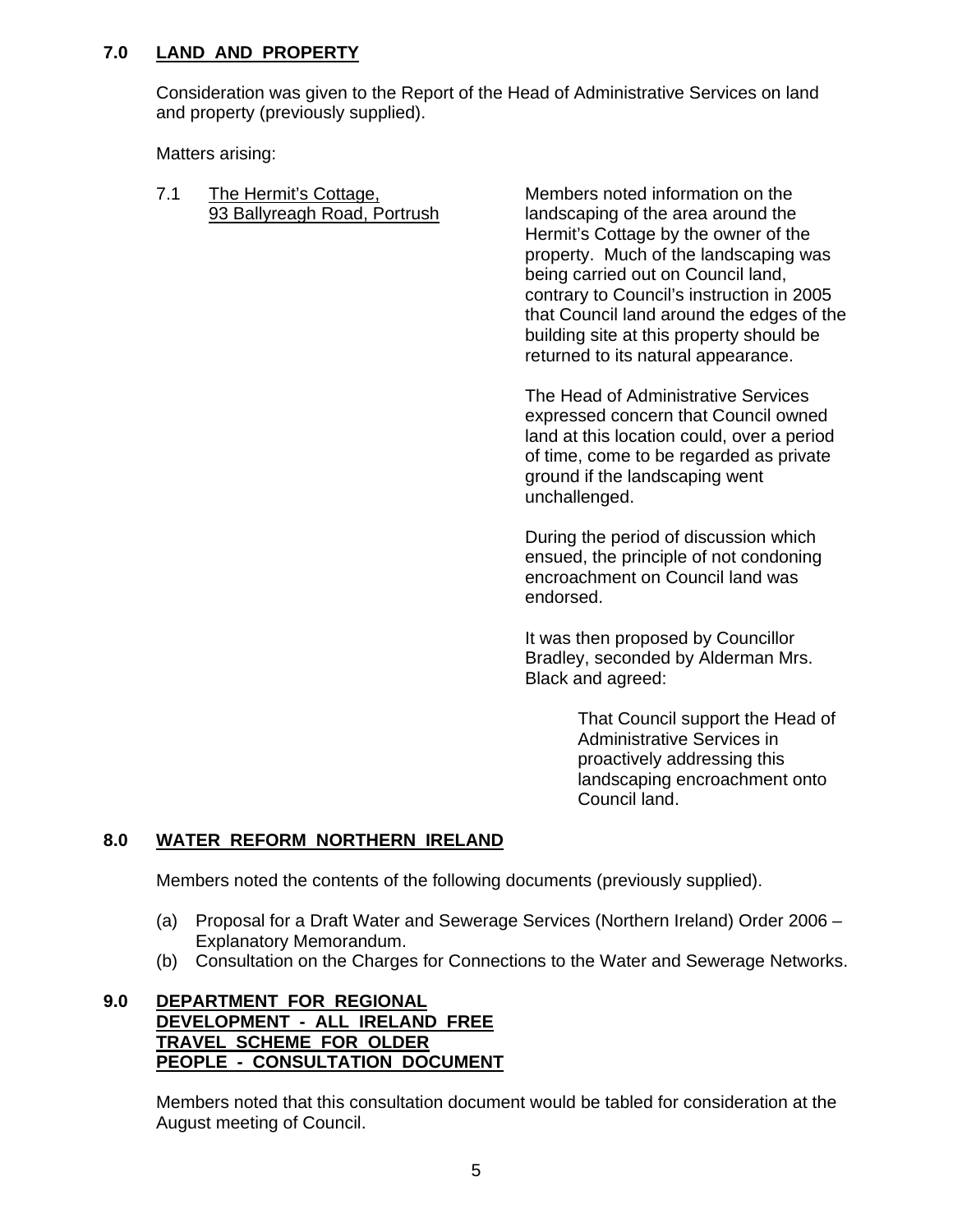### **10.0 DEPARTMENT FOR REGIONAL DEVELOPMENT - PORTS POLICY - POWERS, STATUS AND GOVERNANCE OF PUBLIC TRUST PORTS IN NORTHERN IRELAND - CONSULTATION DOCUMENT**

Members noted that this consultation document would be tabled, along with a draft response, for consideration at the August meeting of Council.

#### **11.0 PORTBALLINTRAE SEWAGE DISPOSAL ARRANGEMENTS**

Read letters from Water Service, 7<sup>th</sup> July, 2006 and Departmental Private Secretary to David Cairns MP, 14<sup>th</sup> July, 2006, in which Water Service's position was restated and Council's request for a meeting declined.

Noted.

## **12.0 DRD ROADS SERVICE - LETTER DATED 19TH JULY, 2006**

Read letter from Roads Service apologising for disturbance caused by early morning grass cutting and advising that this would not recur.

Noted.

## **13.0 DOCUMENTS FOR SEALING**

Resolved:

That the following documents be sealed:

1. Cemetery Titles Grant of Right of Burial Deeds Register Nos. 3221 – 3230 (inclusive):

| Agherton    | 4                       |
|-------------|-------------------------|
| Ballywillan |                         |
| Coleraine   | 3                       |
| Kilrea      | $\overline{\mathbf{A}}$ |
| Portstewart | 5                       |

 Advanced Deeds – Register Nos. 0141 – 0142 (inclusive):

| Agherton    | $\sim$ |
|-------------|--------|
| Ballywillan |        |
| Coleraine   | $\sim$ |
| Portstewart |        |
|             |        |

2. Car Loan Agreement Mr. D. Kenny, Building Control Officer